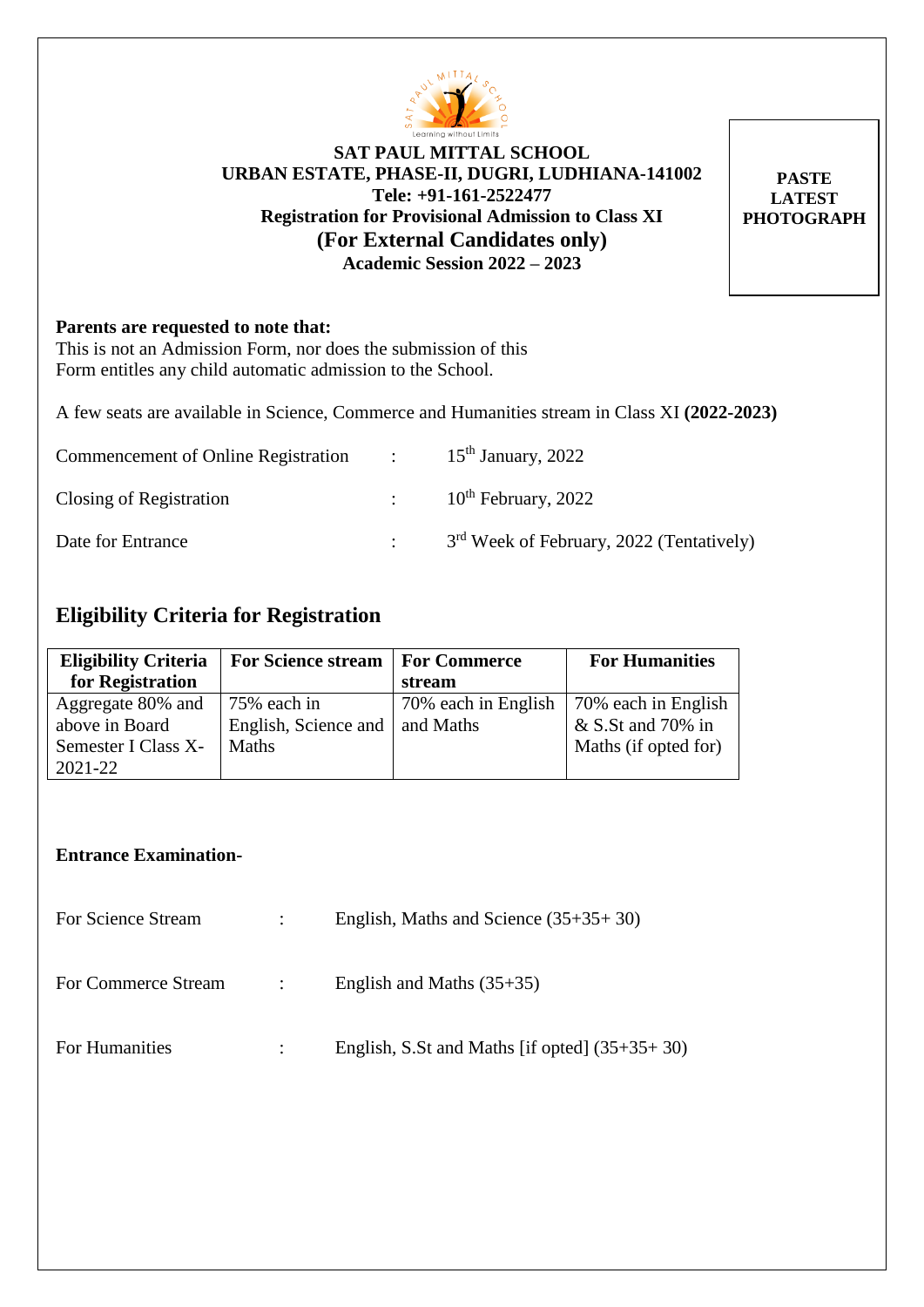| Sex: M<br>$\mathbf{F}$                                                                                                                           |
|--------------------------------------------------------------------------------------------------------------------------------------------------|
|                                                                                                                                                  |
|                                                                                                                                                  |
|                                                                                                                                                  |
|                                                                                                                                                  |
|                                                                                                                                                  |
|                                                                                                                                                  |
|                                                                                                                                                  |
| Previous School Affiliated to (ICSE/CBSE/PSEB): ________________________________                                                                 |
|                                                                                                                                                  |
|                                                                                                                                                  |
| Details of sisters and brothers in chronological order including the applicant.<br>Name<br>M/F<br>Class / Sec<br>School / College / Other<br>Age |
| If the child is an adopted child, please tick box:                                                                                               |
| Who is the best person to contact at your Child's current school for more information?                                                           |
|                                                                                                                                                  |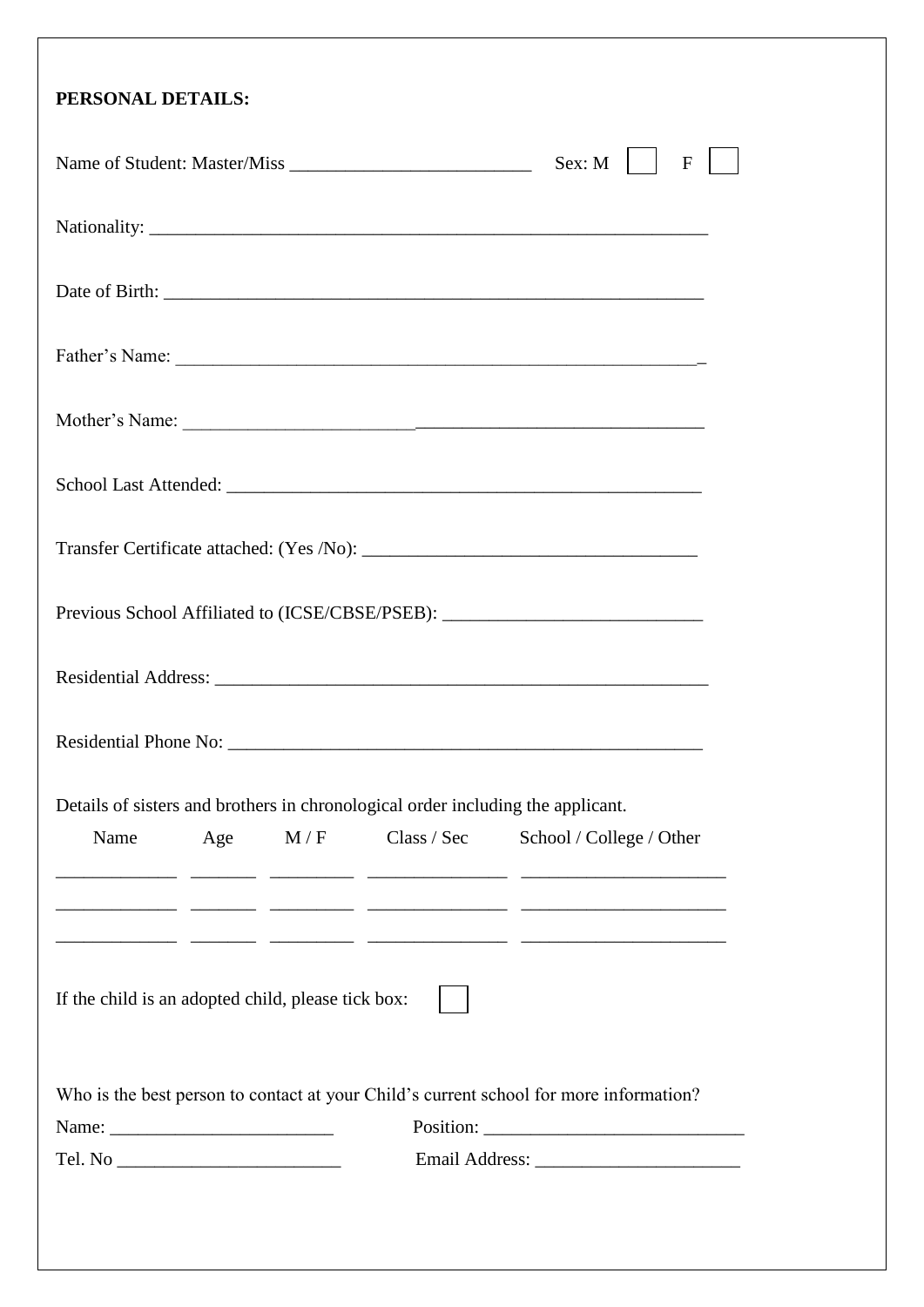### **Academic Information:**

What courses / information does your child enjoy?

What courses / subjects do your child not like or find particularly difficult?

\_\_\_\_\_\_\_\_\_\_\_\_\_\_\_\_\_\_\_\_\_\_\_\_\_\_\_\_\_\_\_\_\_\_\_\_\_\_\_\_\_\_\_\_\_\_\_\_\_\_\_\_\_\_\_\_\_\_\_\_\_\_\_\_\_\_\_\_

If your child has been meeting a Counselor, please mention it here and give brief details of the reason for this consultation.

\_\_\_\_\_\_\_\_\_\_\_\_\_\_\_\_\_\_\_\_\_\_\_\_\_\_\_\_\_\_\_\_\_\_\_\_\_\_\_\_\_\_\_\_\_\_\_\_\_\_\_\_\_\_\_\_\_\_\_\_\_\_\_\_\_\_\_\_\_\_

\_\_\_\_\_\_\_\_\_\_\_\_\_\_\_\_\_\_\_\_\_\_\_\_\_\_\_\_\_\_\_\_\_\_\_\_\_\_\_\_\_\_\_\_\_\_\_\_\_\_\_\_\_\_\_\_\_\_\_\_\_\_\_\_\_\_\_\_\_

Has your child ever been assessed for learning difficulties?

(e.g. by an Educational Psychologist)

If yes, please provide a copy of the report and details of support provided with dates.

| Has your child been assessed as particularly gifted / talented? Yes     No |  |                    |
|----------------------------------------------------------------------------|--|--------------------|
|                                                                            |  |                    |
| Has your child ever been suspended or had to withdraw                      |  | $Yes$ $ $ $No$ $ $ |
| from school for disciplinary reasons?                                      |  |                    |
| Please give details:                                                       |  |                    |

# **Marks/Grades obtained in the Ist Term, Class X**

| Sr.            | Subject | Percentage of | Sr. | Subject                       | Percentage of |
|----------------|---------|---------------|-----|-------------------------------|---------------|
| no.            |         | <b>Marks</b>  | no. |                               | <b>Marks</b>  |
|                |         |               | 5   |                               |               |
| $\overline{2}$ |         |               | 6   |                               |               |
| 3              |         |               | −   |                               |               |
| $\overline{4}$ |         |               |     |                               |               |
|                |         |               |     | Aggregate<br>Percentage/Grade |               |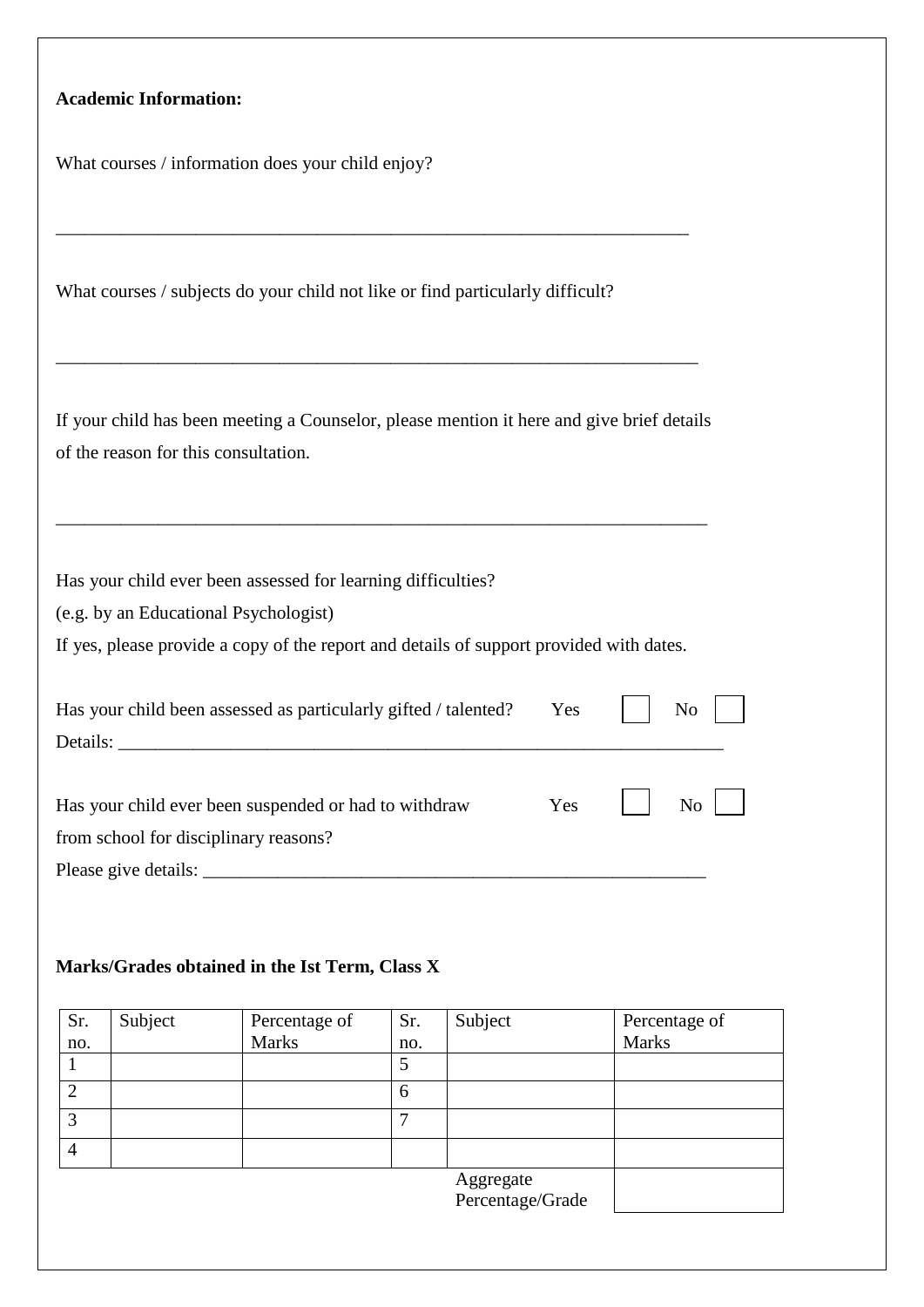#### **Marks/Grades obtained in the Pre-Board I Examination, Class X**

| Sr.            | Subject | Percentage of | Sr. | Subject                       | Percentage of |
|----------------|---------|---------------|-----|-------------------------------|---------------|
| no.            |         | <b>Marks</b>  | no. |                               | <b>Marks</b>  |
|                |         |               | 5   |                               |               |
| 2              |         |               | 6   |                               |               |
| 3              |         |               |     |                               |               |
| $\overline{4}$ |         |               |     |                               |               |
|                |         |               |     | Aggregate<br>Percentage/Grade |               |

Each student will have to opt for ENGLISH & 4 ELECTIVE SUBJECTS out of the list of Subjects given below for the Stream he/she wishes to appear for at the +2 (I.S.C.) Examinations

| <b>Science Group</b>                                                     | <b>Commerce Group</b>     | <b>Humanities</b>                          |  |  |
|--------------------------------------------------------------------------|---------------------------|--------------------------------------------|--|--|
| English                                                                  | English<br>$\bullet$      | English<br>$\bullet$                       |  |  |
| Physics                                                                  | Accounts                  | (Geography or Pol<br>Science) /(History or |  |  |
| • Chemistry/Economics                                                    | Economics                 | Economics) - Any<br>Two                    |  |  |
| • Mathematics/Biology                                                    | Commerce/<br><b>Maths</b> | • Psychology                               |  |  |
| <i>(Optional Subject)</i> Physical Education/Mathematics/Psychology/Mass |                           |                                            |  |  |
| Media/Arts/Computer Science)                                             |                           |                                            |  |  |

\* Psychology as Optional Subject for Science and Commerce Group

#### **Note : Optional subjects would be offered subject to a minimum of 10 students opting for it.**

| Tick the stream to which admission is sought: |               |                                                                                                       |
|-----------------------------------------------|---------------|-------------------------------------------------------------------------------------------------------|
| Science                                       | Commerce      | Humanities                                                                                            |
| Subjects opted by the student:-               |               |                                                                                                       |
| 1. English                                    | 2.            | 3.                                                                                                    |
|                                               | 5.            |                                                                                                       |
|                                               |               |                                                                                                       |
|                                               |               | Areas in which you could contribute to enrich school life in terms of time, skill, etc, (Please Tick) |
| $\Box$ Cultural<br>Others:                    | $\Box$ Sports | $\Box$ Academic                                                                                       |
|                                               |               |                                                                                                       |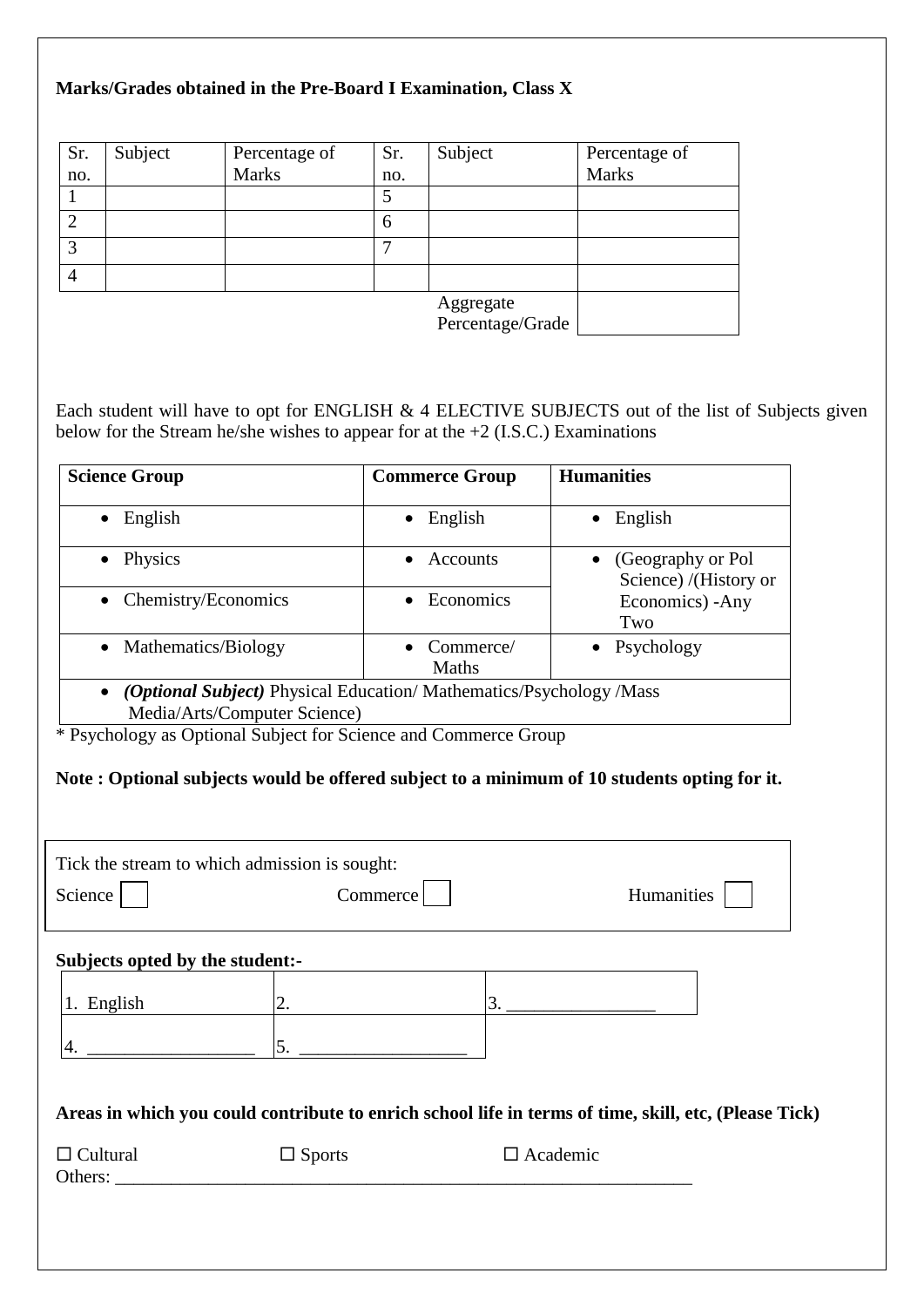This is to certify that the facts given by me on the application form are true. I understand that if any part of it is found to be false, this application will be cancelled. I also accept that filling the application form does not ensure a meeting with the Principal and Staff.

Since we are an environmentally friendly school, communication is either emailed on [spmschool2004@gmail.com](mailto:spmschool2004@gmail.com) or put on the school website **www.satpaulmittalschool.org** Kindly indicate your consent for us to do so.

| Yes<br>N <sub>0</sub>  |                             |
|------------------------|-----------------------------|
| Date:                  | Email id of parents: ______ |
| Signatures<br>(Father) | (Mother)                    |

#### **Instructions:**

- Take the print out of Registration Form, fill it carefully and submit at the school reception with a Fee of Rs 2360 in cash within the specified time ( 11:00 am to 12:30 pm)
- Also take the print out of Admit Card attached along, duly filled and submit it with the Registration Form.
- The Registration Form will be accepted only after the verification of all the original Documents.

#### **PLEASE ATTACH THE FOLLOWING WITH THE REGISTRATION FORM**

- One photocopy of the original Municipal Birth Certificate.
- One recent passport size photograph of the child pasted in the space provided.
- Proof of Residence A photocopy of the Electoral Card/Passport/Driving License/Telephone Bill.
- Letter of Recommendation from the Principal of previous school mandatorily.
- Please do not attach any other annexures.
- Both parents must accompany the child for the meeting with the Principal and Staff.
- An attested copy of Class IX report card is to be submitted.
- An attested copy of Class X report card is to be submitted (Term-I, Term-II and Pre board).
- The school reserves the right to change the stream based on the performance of the child in June tests.